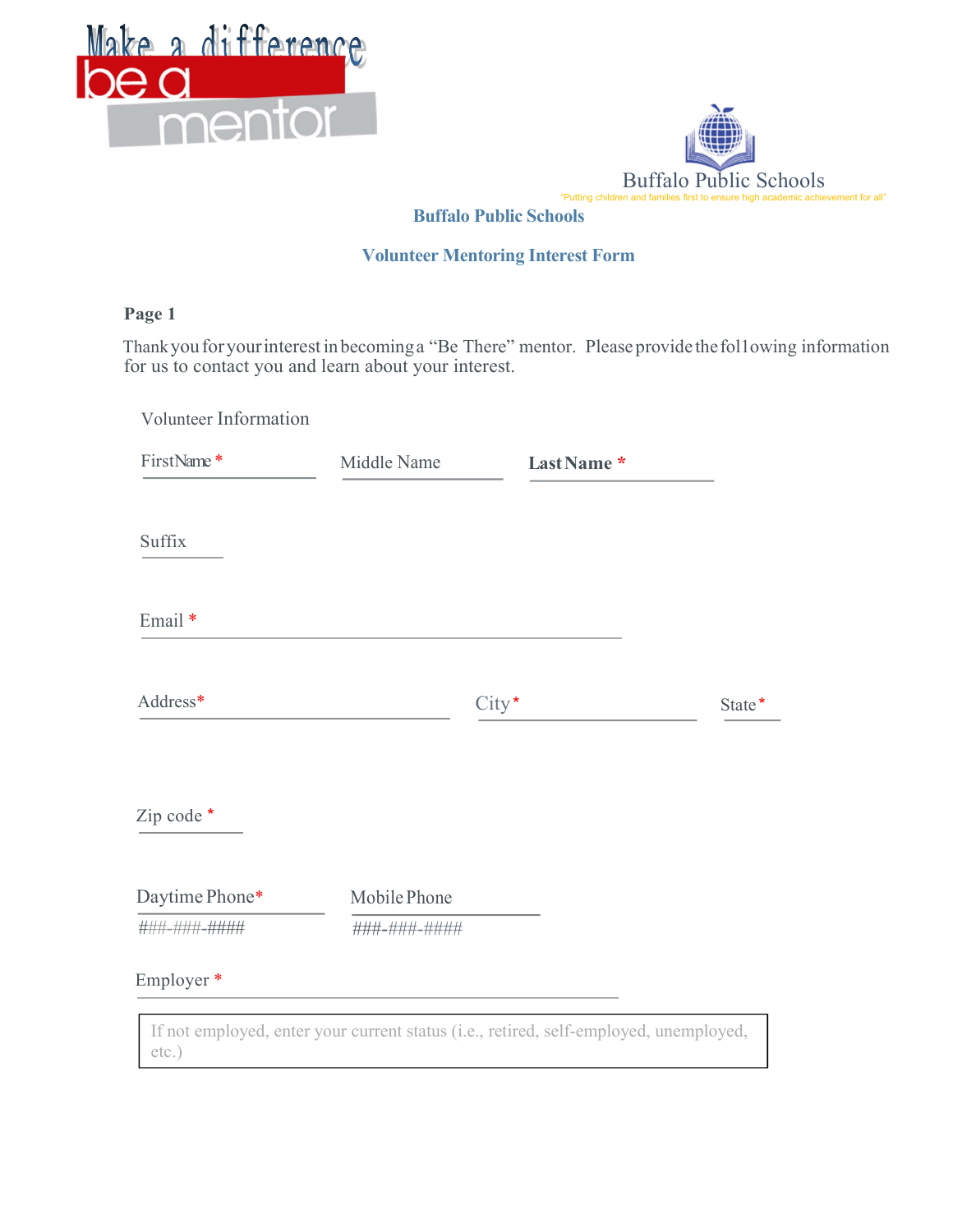



Occupation \*

·

Optional Information

Ethnicity (optional):

O American Indian and Alaska Native O Asian O Black or African American O Hispanic or Latino O Native Hawaiian and Other Pacific Islander O White

Gender: (optional) Age Range: (optional)

Next Page